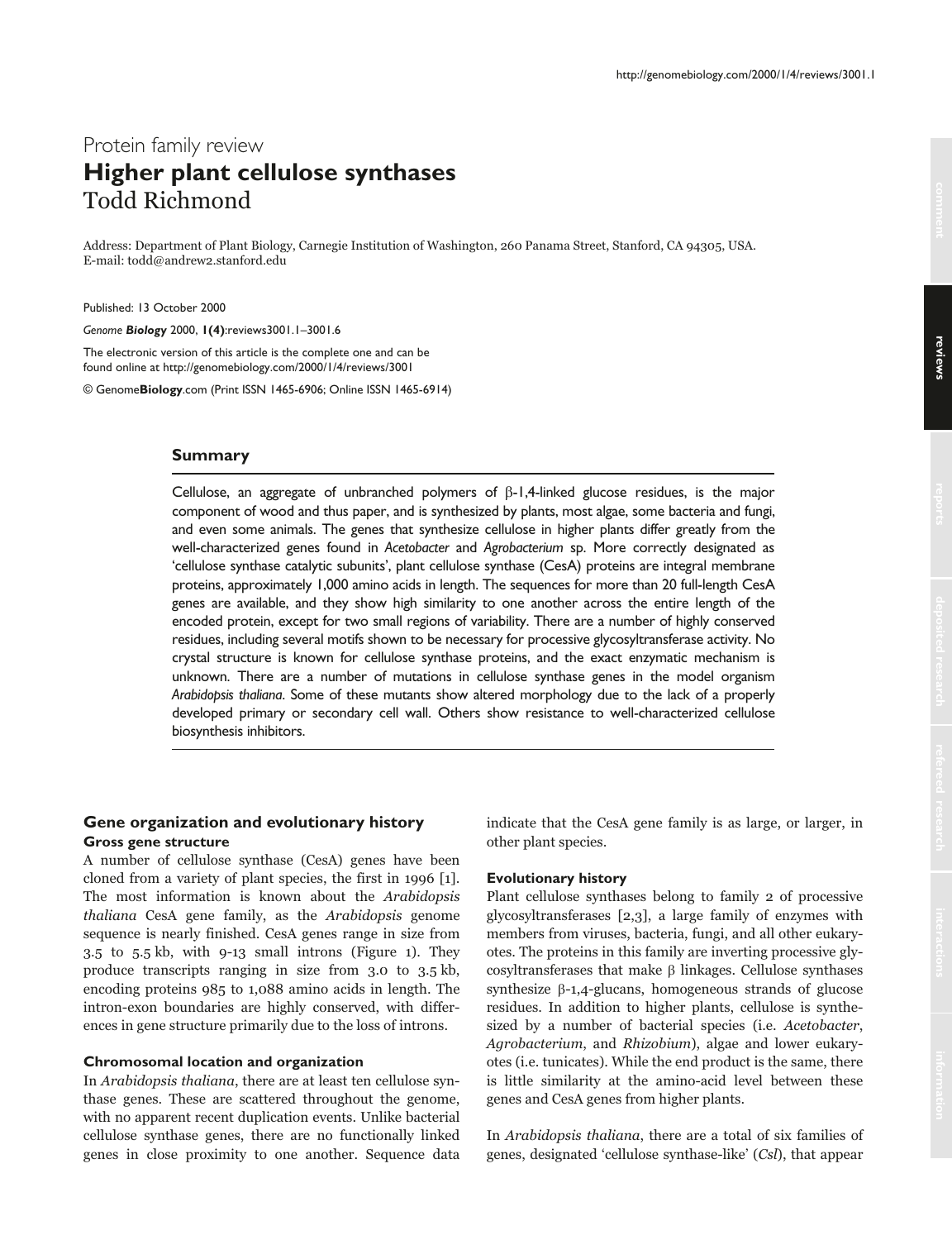

#### **Figure 1**

Gene structure of the *Arabidopsis* CesA gene family and the rice CesA7 gene, the only CesA genes for which full genomic sequence is available. At, *Arabidopsis thaliana*; Os, *Oryza sativa*. Exons are represented by boxes and introns by connecting lines. Exons or portions of exons encoding the domains shown in Figure 3 are colored as indicated.

to be related to the CesA family, on the basis of sequence similarity, conserved protein domains, and overall gene structure  $[4,5]$  (Figure 2). The function of these families is not yet known; it is possible that one or more of these families is also part of the cellulose synthesis pathway.

# **Characteristic structural features Overall structural organization**

All cellulose synthases described to date have a number of conserved structural features. It is thought that CesA acts as a member of a protein complex that can be visualized by electron microscopy on the surface of the plasma membrane in structures called 'rosettes'. These appear to consist of six large subunits arranged in a hexagonal pattern, each approximately 9 nm in size. At the amino terminus of the CesA protein is an amino acid domain that bears some resemblance to a zinc finger or LIM transcription factor. It is thought that this domain might play a role in protein-protein interactions in the CesA complex. Within this domain is a strictly conserved sequence motif, the 'CxxC' motif, beginning 10-40 amino acids from the amino terminus:  $Cx_2Cx_{12}FxACx_2Cx_2PxCx_2Cx-Ex_5Gx_3Cx_2C$  in the single-letter amino-acid code, where x is any amino acid.

Also within the amino terminus of the protein is a region of about 150 amino acids originally designated as a 'hypervariable' region. It is clear, however, as additional full-length protein sequences have become available, that this region is more conserved than was previously thought. This region is rich in acidic amino acids. The contribution of this region to the overall function of the enzyme is unknown.

Following the amino-terminal domains are two predicted transmembrane domains, near positions 270 and 300 in the Arabidopsis CesA proteins (Figure 3). The carboxy-terminal portion of the protein, extending from approximately amino acid position 850, contains six additional predicted transmembrane domains. The region between the sets of transmembrane domains is often designated as the globular domain or the soluble domain. Consisting of around 550 amino acids, it is thought to form a loop that extends into the cytoplasm. Within this domain are several characteristic conserved regions. There is a second variable region, approximately 50 residues in length, beginning near position 650. Also within the globular domain are the motifs indicative of processive glycosyltransferases. The first motif (Domain A) consists of several widely spaced aspartic acid residues; a single  ${\rm D}$  followed by a  ${\rm DxD}$ (see Figures 2,3). These residues are thought to bind the UDP-glucose substrate, and are found in both processive and non-processive enzymes. Processive enzymes catalyze the addition of many sugar residues to a growing chain. Non-processive enzymes catalyze the addition of only a single sugar residue to an acceptor molecule. The second motif (Domain B) is found only in processive enzymes. It consists of a third conserved aspartic acid residue and three conserved amino acids, QxxRW, which are thought to be part of the catalytic site. There are many conserved residues found around these motifs in the plant cellulose synthase proteins.

The various members of the plant CesA family range in size from 985 to 1,088 amino acids and can vary in sequence identity from 53% to 98%. Care must be taken to avoid confusing the cellulose synthase genes with members of the cellulose synthase-like families, especially the CslD family. The most distinguishing feature is the first 250 amino acids before the first predicted transmembrane domains; only the CesA proteins contain the CxxC motif.

#### **Localization and function**

Cellulose synthase has been localized to the plasma membrane by immunocytochemistry. As cellulose is a major component of all higher plant cell walls, CesA proteins are expressed in all tissues and cell types of the plant. Studies indicate, however, that the various members of the family in each species are differentially expressed - in tissue types and in primary versus secondary cell wall formation. For example, the AtCesA1 (RSW1) protein is responsible for primary cell wall biosynthesis throughout the plant, while the AtCesA7 (IRX3) protein functions only in secondary cell wall biosynthesis in the stem.

The sole function of cellulose synthase is the production of the biopolymer cellulose, a  $\beta$ -1,4-glucan chain, ranging in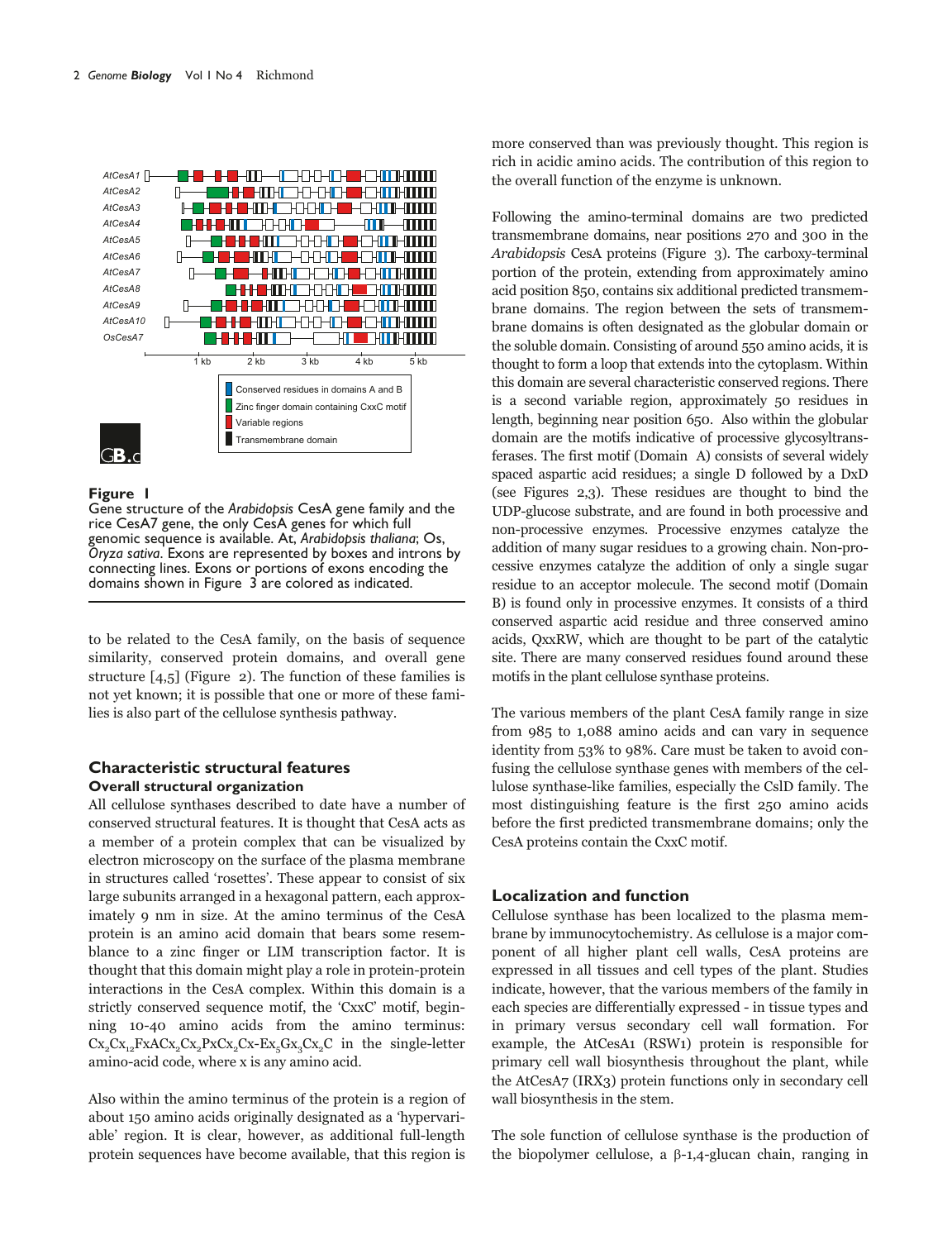

## **Figure 2**

A cladogram of the plant CesA superfamily and related nonplant proteins. ClustalX (version 1.8) was used to create an alignment of the protein sequences that was then bootstrapped  $(n = 1000 \text{ trials})$  to create the final tree. Subfamilies are indicated with colored bars on the right. At, *Arabidopsis thaliana* (thale cress); Gh, *Gossypium hirsutum* (cotton); Le, *Lycopersicon esculentum* (tomato); Mt, *Medicago truncatula* (barrel medic); Os, *Oryza sativa* (rice); Pt, *Populus tremuloides* (quaking aspen); Pt/Pa, *Populus alba* x *Populus tremula* (gray poplar); Zm, *Zea mays* (maize).

size from 2,000 to 25,000 glucose residues. Cellulose is found as fibrils in plants, most often consisting of 36 glucan chains, although some cellulosic algae have very large microfibrils consisting of more than 1,200 glucan chains.

## **Enzyme mechanism**

The mechanism by which cellulose synthase creates a β-1,4-glucan chain is not yet known. Although putative



#### **Figure 3**

Protein features characteristic of plant cellulose synthase proteins, shown using the *Arabidopsis* CesA1 protein as a paradigm. Regions indicated above and below are described within the text and domains are colored as indicated.

substrate binding sites and catalytic residues have been identified, it is not clear whether cellulose chains are synthesized by the addition of single sugars or disaccharides. The  $\upbeta$ -1,4-linkage in cellulose requires that each glucose residue be flipped nearly 180° with respect to its neighbors. To make this chain one sugar residue at a time would require either the glucan chain or the synthase to rotate 180°, or the sugar residues to be added, then rotated into the proper orientation by another factor associated with the catalytic subunit. Reorientation problems are eliminated when models invoking two sugar-binding sites are used, however. But at present there is no experimental evidence for either model. Having the structure for cellulose synthase would be likely to help answer some of the mechanistic questions, but as yet there is no crystal structure available for any cellulose synthase or closely related enzyme. One of the hypothetical three-dimensional structures for the CesA proteins has the eight transmembrane helices forming a pore in the plasma membrane, through which the growing glucan chain passes to reach the newly forming cell wall [6] (Figure  $\,$  4). The amino terminus, with the putative protein-protein interaction domain, would reside in the cytoplasm, free to make contact with other proteins or factors necessary for activity.

#### **Important mutants**

There are a number of mutants currently known in plant cellulose synthase genes. The *rsw1* temperature-sensitive mutation in AtCesA1, when grown at the non-permissive temperature, causes a specific reduction in cellulose synthesis, the accumulation of noncrystalline  $\beta$ -1,4-glucan, disassembly of cellulose synthase, and widespread morphological abnormalities [7]. The *irx3* (irregular xylem 3) point mutation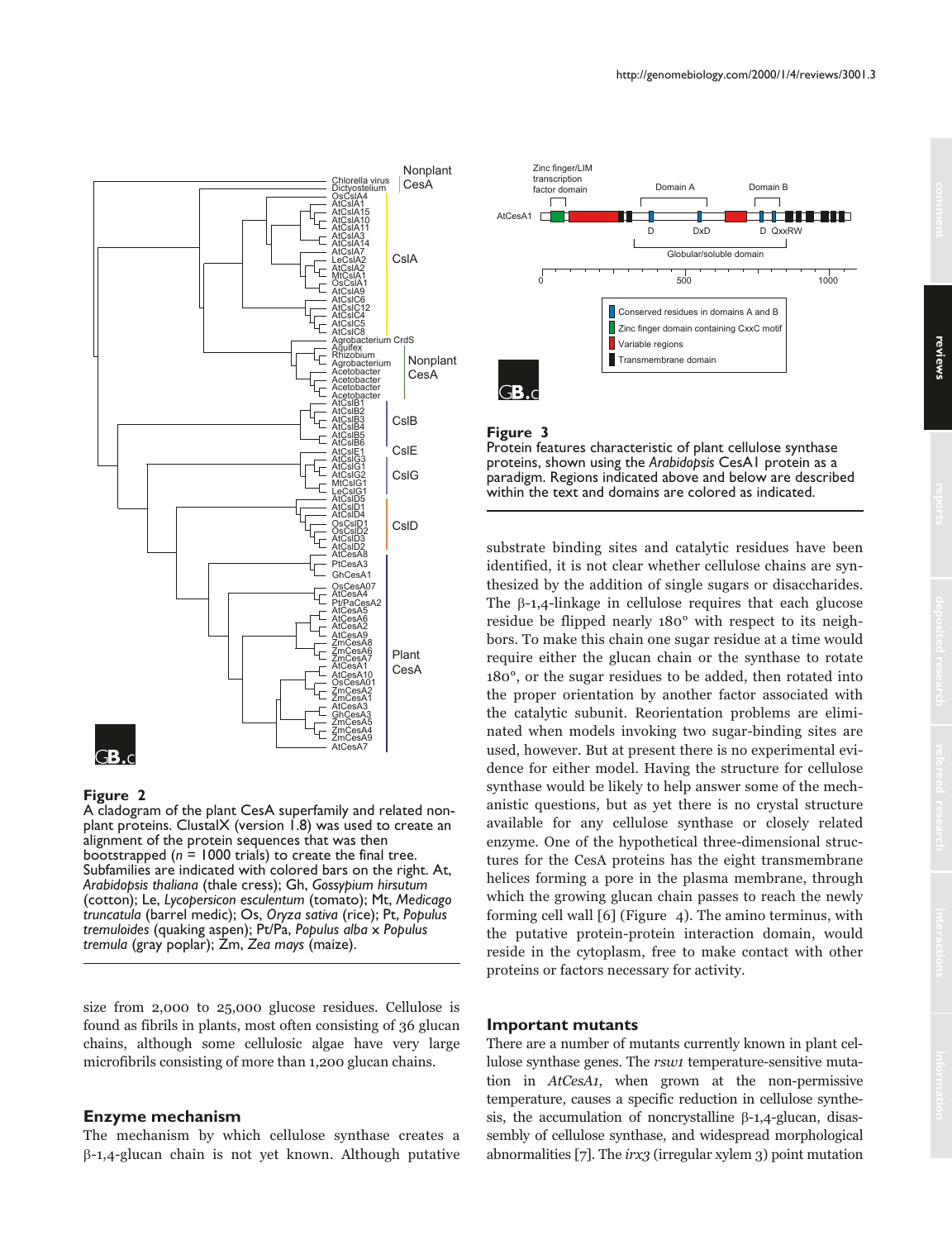

#### **Figure 4**

Hypothetical three-dimensional structure of CesA proteins. The transmembrane helices of the CesA protein are thought to form a pore in the plasma membrane through which the growing glucan chain passes. Regions are colored to follow those shown in Figure 2. This figure is adapted from [6].

in  $\textit{AtCes}A7$  shows a defect in secondary cell wall formation in xylem. As a result, the tracheary elements in the  $irx3$  mutant have weakened walls and collapse upon themselves [8,9]. The *irx1* point mutation in *AtCesA8* is a member of the same family of mutants as irx3 (N. Taylor and S. Turner, personal communication). Not to be confused with *irx* is *ixr1* (isoxaben resistance). There are two mutant alleles, *ixr1-1* and *ixr1-2*, that confer resistance to the cellulose biosynthesis inhibitor isoxaben. Both alleles are point mutations in the AtCesA3 gene (W. Scheible and C. Somerville, personal communication). Another mutation that confers resistance to isoxaben is  $\alpha$  is a point mutation in the AtCesA6 gene (H. Höfte, personal communication). Finally, *procuste1* is one of a class of mutants that show decreased elongation and increased radial expansion in hypocotyls in Arabidopsis; procustet is mutation in the  $AtCesA6$  gene, the same gene as  $ixr2$ (H. Höfte, personal communication).

# **Frontiers**

#### **Issues most studied**

There are a number of questions that are currently being addressed in the area of cellulose biosynthesis. Now that the genes for the catalytic subunit of cellulose synthase are known, researchers are interested in the mechanism of synthesis and the regulation of cell wall deposition. Projects have been initiated in several different plant species to look at expression in different tissues and developmental stages using DNA microarrays, immunocytochemistry and RT-PCR. The function of the many CesA genes is being studied using genetic tools, including point mutations, T-DNA insertion lines and transposon lines, and through the use of chemical inhibitors of cellulose biosynthesis. Various groups are attempting to determine the crystal structure of cellulose synthases, a difficult task because these are integral membrane proteins. For a general review of cellulose synthase research, see [10,11].

## **Major unresolved questions**

Key issues that remain concern the enzyme mechanisms, including whether monosaccharides or dissacharides are the substrates for cellulose synthase. And how are substrates delivered to the enzyme? It is not clear whether cellulose biosynthesis requires a primer; if so, what is the primer? How many proteins make up the cellulose synthase complex and what are their individual roles? There is growing evidence that more than one CesA protein may be required in each cell for normal function - do the various CesA proteins interact directly, and, if so, how are they arranged in the subunits of the rosette? Do the transmembrane helices of the CesA protein then form a pore through which the growing glucan chain passes through the membrane? And why are there so many CesA genes in plants? Given that there are so many, how does each plant cell use them to control the synthesis and deposition of cellulose? And is regulation controlled at the transcriptional or the post-translational level? Clearly cellulose synthases are amenable to much more work.

#### **References**

Pear JR, Kawagoe Y, Schreckengost WE, Delmer DP, Stalker DM: **Higher plants contain homologs of the bacterial celA genes encoding the catalytic subunit of cellulose synthase.** *Proc Natl Acad Sci USA* 1996, **93:**12637-12642.

This paper describes the cloning of the first plant cellulose synthase gene. Although this paper shows a great deal of experimental evidence that these genes are the cellulose synthase catalytic subunits, the genetic proof was presented by Arioli et al. [7].

2. Campbell JA, Davies GJ, Bulone V, Henrissat, B: **A classification of nucleotide-diphospho-sugar glycosyltransferases based on amino acid sequence similarities.** *Biochem J* 1997, **326:**929-939. A descriptive paper demonstrating the classification of glycosyltransferases into families based on amino acid sequence. The cellulose synthases belong to family 2, a family containing proteins from many different species of plants, animals, bacteria and fungi (see [3]). The tables from this paper are continually updated (see [12]).

- 3. **Glycosyltransferase 2 family** [http://afmb.cnrs-mrs.fr/~pedro/ CAZY/gtf\_2.html]
- 4. Richmond TA, Somerville CR: **The cellulose synthase superfamily.** *Plant Physiol* 2000, **124:**495-498. A description of the family of cellulose synthase and cellulose synthase-like
- genes in Arabidopsis and some thoughts on the function of these genes. 5. **Cellwall.stanford.edu** [http://cellwall.stanford.edu]. A sequence resource for plant cell wall biologists interested in polysac-

charide biosynthesis. This site collects, organizes and summarizes sequence information for all cellulose synthase and cellulose synthaselike genes in higher plants.